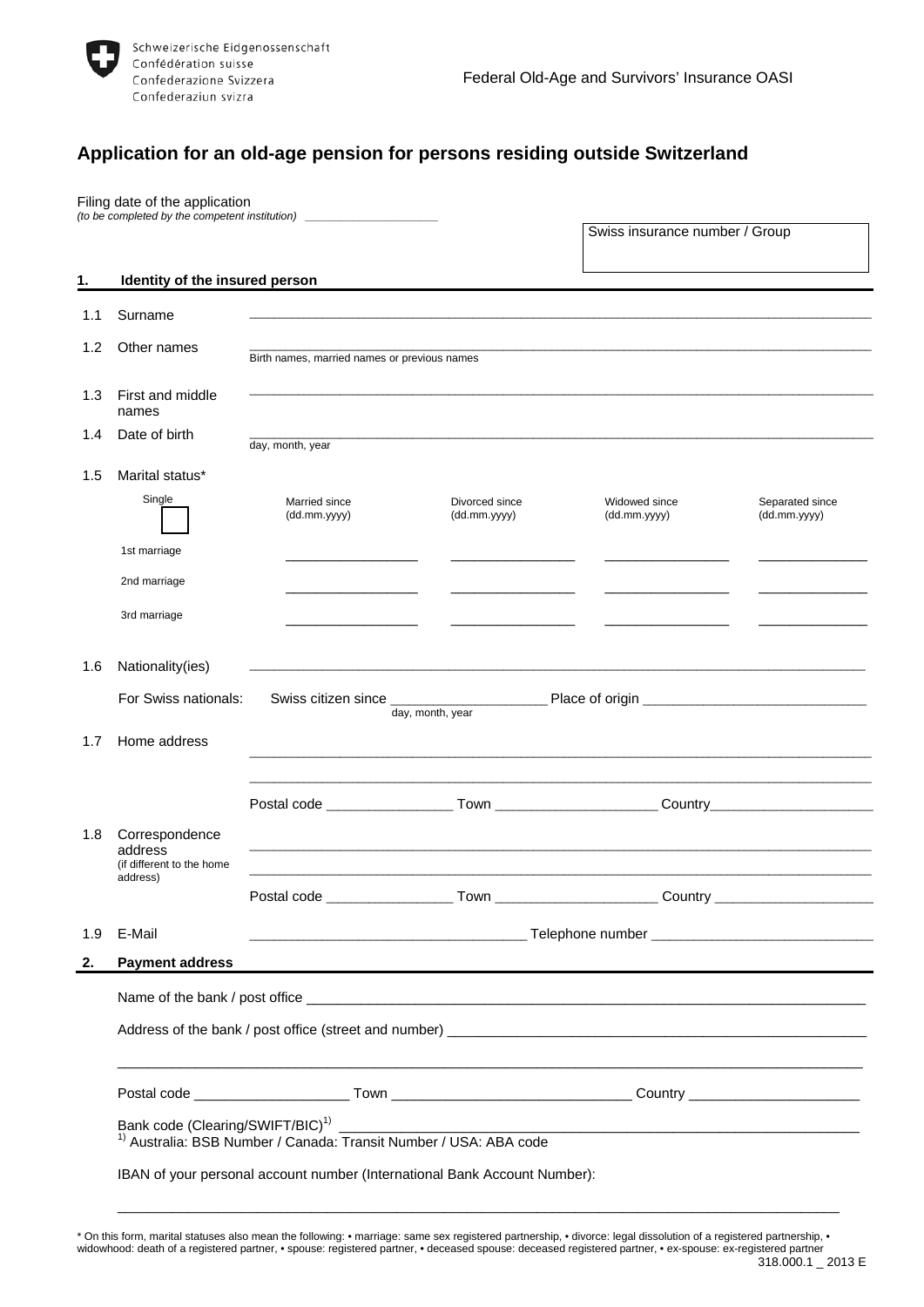# **3. Information concerning the residence and gainful employment of the insured person**

#### 3.1 Where and for how long did you **live** in Switzerland? Non-Swiss nationals should indicate the type of permit: seasonal worker, frontier worker, annual resident, C permit or other

|     | Town                                                         | from (month, year)     | until (month, year)                                 | Type of permit     |                          |
|-----|--------------------------------------------------------------|------------------------|-----------------------------------------------------|--------------------|--------------------------|
|     |                                                              |                        |                                                     |                    |                          |
|     | ___                                                          |                        |                                                     | __ _               |                          |
|     |                                                              | ______________________ |                                                     |                    |                          |
| 3.2 | Please indicate all gainful employment in Switzerland:       |                        |                                                     |                    |                          |
|     | Employer and profession                                      | Town                   |                                                     | from (month, year) | until (month, year)      |
|     |                                                              |                        |                                                     |                    |                          |
|     | <u> 1980 - Andrea Andrews, amerikansk fotograf (d. 1914)</u> |                        | <u> 1980 - Jan Alexandro III, politik politik (</u> |                    | $\overline{\phantom{a}}$ |
|     |                                                              |                        |                                                     |                    |                          |
|     |                                                              | _ _                    |                                                     |                    |                          |

3.3 Have you worked / contributed in an EU or EFTA Member State other than Switzerland? yes  $\Box$  no  $\Box$ *If yes, please submit the duly completed E 207 form with your application* 

## **4. Information concerning all the insured person's children**  For adopted or fostered children, please provide the official documents

\_\_\_\_\_\_\_\_\_\_\_\_\_\_\_\_\_\_\_\_\_\_\_\_\_\_\_\_

In order to examine the right to a bonus for educational tasks, **all children, even if adult**, must be mentioned. For children between the ages of 18 and 25 who are studying or doing an apprenticeship, please enclose the relevant study or apprenticeship certificates.

 $\_$ 

 $\_$ 

\_\_\_\_\_\_\_\_\_\_\_\_\_\_\_\_\_\_\_\_\_\_\_\_\_\_\_\_

| Surname | First and middle names | Sex<br>F/M | Date of birth<br>day, month, year | If applicable, date Own<br>of death child<br>day, month, year | child | Spouse's Adopted<br>child | Fostered<br>child |
|---------|------------------------|------------|-----------------------------------|---------------------------------------------------------------|-------|---------------------------|-------------------|
|         |                        |            |                                   |                                                               |       |                           |                   |
|         |                        |            |                                   |                                                               |       |                           |                   |
|         |                        |            |                                   |                                                               |       |                           |                   |
|         |                        |            |                                   |                                                               |       |                           |                   |
|         |                        |            |                                   |                                                               |       |                           |                   |

# **5. General information**

5.1 Has an application already been made or is an OASI/DI benefit or a disability allowance already paid in favour of:

|     | - the insured person?                                                                            | yes    | no      |  |
|-----|--------------------------------------------------------------------------------------------------|--------|---------|--|
|     | - the spouse?                                                                                    | yes    | no      |  |
|     | - a child?                                                                                       | yes    | no      |  |
| 5.2 | Do you wish to anticipate the right to a pension?                                                | yes    | no      |  |
|     | If yes, what is the desired anticipation period:<br>(see leaflet 3.04 available from our Office) | 1 vear | 2 years |  |
| 5.3 | Do you wish to postpone the start of the pension payment?                                        | ves    | no      |  |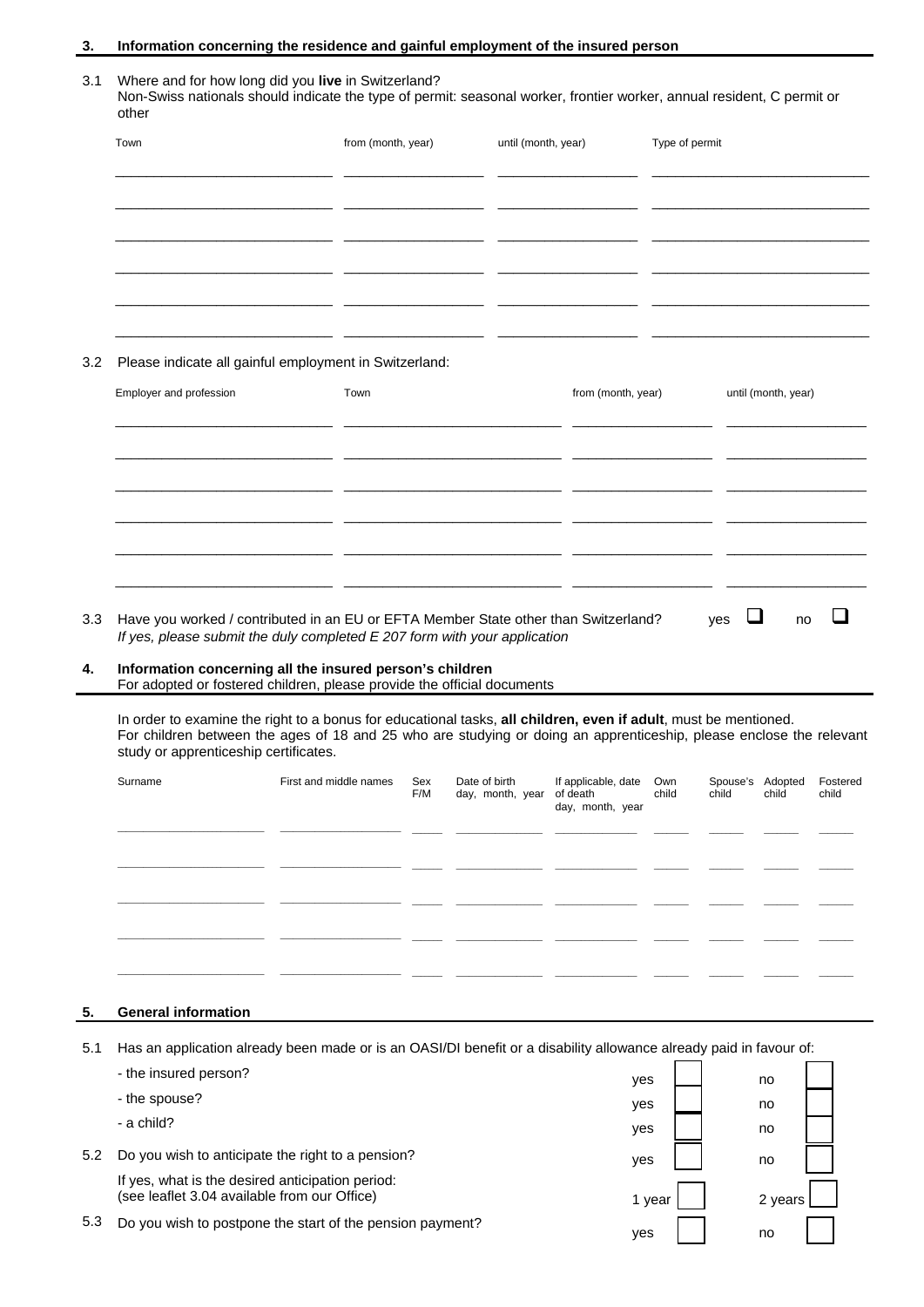Swiss insurance number

| 6.  | Identity of the insured person's spouse      |                  |                                                                                                                                      |                     |                                                                                                                        |  |  |
|-----|----------------------------------------------|------------------|--------------------------------------------------------------------------------------------------------------------------------------|---------------------|------------------------------------------------------------------------------------------------------------------------|--|--|
| 6.1 | Surname                                      |                  |                                                                                                                                      |                     |                                                                                                                        |  |  |
| 6.2 | Other names                                  |                  | Birth names, married names or previous names                                                                                         |                     |                                                                                                                        |  |  |
| 6.3 | First and middle<br>names                    | day, month, year |                                                                                                                                      |                     |                                                                                                                        |  |  |
| 6.4 | Date of marriage                             | day, month, year |                                                                                                                                      |                     |                                                                                                                        |  |  |
| 6.5 | Nationality(ies)                             |                  |                                                                                                                                      |                     |                                                                                                                        |  |  |
|     | For Swiss nationals:                         |                  | day, month, year                                                                                                                     |                     |                                                                                                                        |  |  |
| 6.6 | Home address                                 |                  |                                                                                                                                      |                     |                                                                                                                        |  |  |
| 6.7 | $\sqcup$ Yes<br>other                        |                  | Has your spouse lived in Switzerland during the marriage?<br>No: If yes, please complete the following section                       |                     | Non-Swiss nationals should indicate the type of permit: seasonal worker, frontier worker, annual resident, C permit or |  |  |
|     | Town                                         |                  | from (month, year)                                                                                                                   | until (month, year) | Type of permit                                                                                                         |  |  |
|     |                                              |                  |                                                                                                                                      |                     |                                                                                                                        |  |  |
|     |                                              |                  |                                                                                                                                      |                     |                                                                                                                        |  |  |
|     |                                              |                  |                                                                                                                                      |                     |                                                                                                                        |  |  |
|     |                                              |                  |                                                                                                                                      |                     |                                                                                                                        |  |  |
| 7.  | Identity of the ex-spouse or deceased spouse |                  |                                                                                                                                      |                     |                                                                                                                        |  |  |
| 7.1 | Surname                                      |                  |                                                                                                                                      |                     |                                                                                                                        |  |  |
| 7.2 | Other names                                  |                  | Birth names, married names or previous names                                                                                         |                     |                                                                                                                        |  |  |
| 7.3 | First and middle<br>names                    |                  |                                                                                                                                      | Date of birth       | day, month year                                                                                                        |  |  |
| 7.4 | Date of marriage                             |                  | Date of divorce _                                                                                                                    | Date of death       |                                                                                                                        |  |  |
| 7.5 | Home address                                 | day, month, year |                                                                                                                                      | day, month, year    | day, month, year                                                                                                       |  |  |
|     |                                              |                  |                                                                                                                                      |                     |                                                                                                                        |  |  |
| 7.6 | $\sqcup$ Yes                                 |                  | Has your ex-spouse or deceased spouse lived in Switzerland during the marriage?<br>No: If yes, please complete the following section |                     |                                                                                                                        |  |  |
|     | Town                                         |                  | from (month, year)                                                                                                                   | until (month, year) | Type of permit                                                                                                         |  |  |
|     |                                              |                  |                                                                                                                                      |                     |                                                                                                                        |  |  |
|     |                                              |                  |                                                                                                                                      |                     |                                                                                                                        |  |  |
|     |                                              |                  |                                                                                                                                      |                     |                                                                                                                        |  |  |
|     |                                              |                  |                                                                                                                                      |                     |                                                                                                                        |  |  |

 **If there are any other ex-spouses or deceased spouses, please mention the information concerning them as per section 7 on a separate sheet of paper, which must be submitted with this form.**